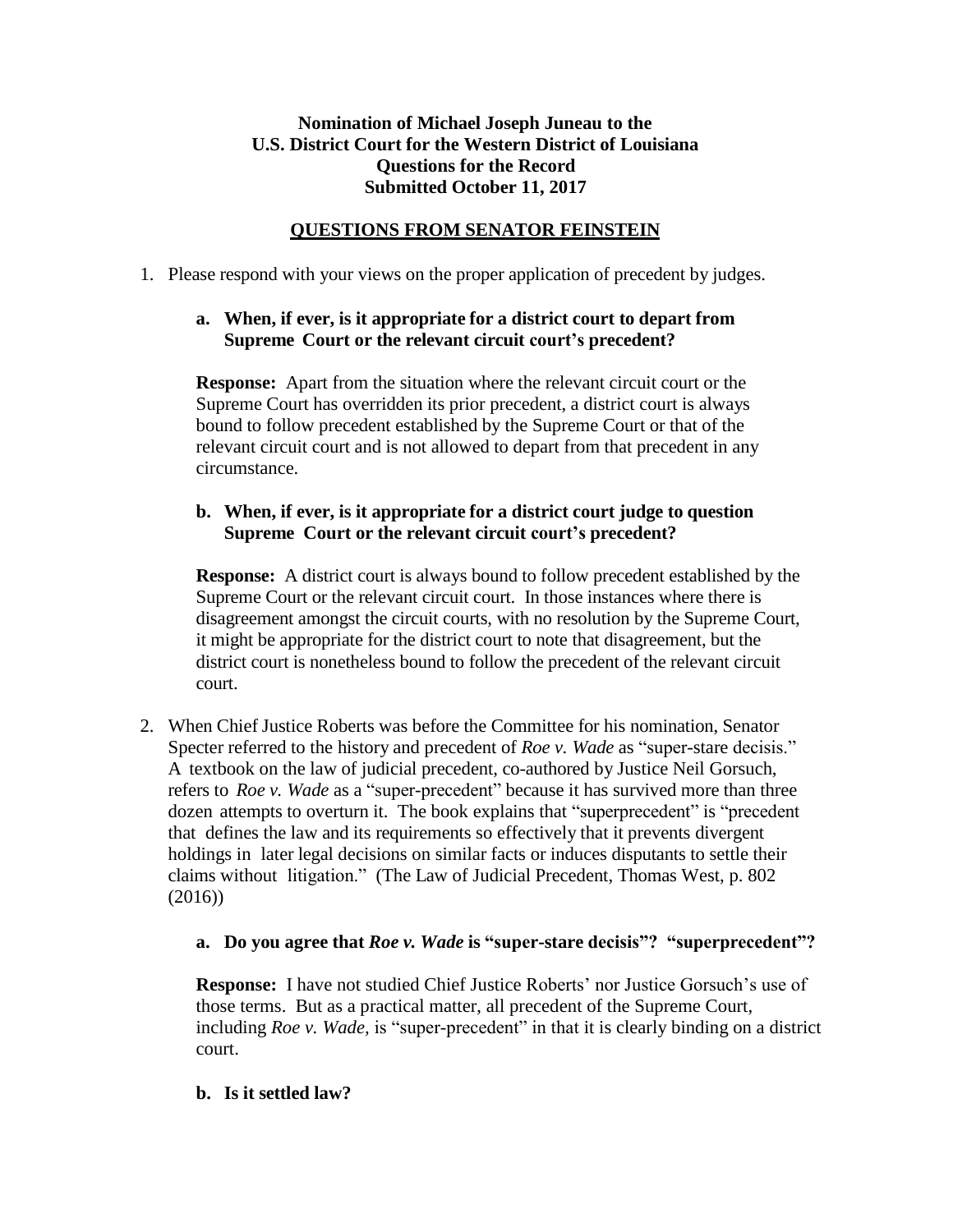**Response:** Yes, *Roe v. Wade* is settled, binding law of the United States Supreme Court.

3. In *Obergefell v. Hodges*, the Supreme Court held that the Constitution guarantees same- sex couples the right to marry.

#### **a. Is the holding in Obergefell settled law?**

**Response:** Yes, *Obergefell v. Hodges* is settled, binding law of the United States Supreme Court.

**b. On Friday, June 30, the Texas Supreme Court issued a decision in Pidgeon v. Turner which narrowly interpreted Obergefell and questioned whether states were required to treat same-sex couples equally to opposite-sex couples outside the context of marriage licenses. The Texas Supreme Court stated that "The Supreme Court held in Obergefell that the Constitution requires states to license and recognize same-sex marriages to the same extent that they license and recognize opposite-sex marriages, but it did not hold that states must provide the same publicly funded benefits to all married persons, and… it did not hold that the Texas DOMAs are unconstitutional." Is this your understanding of Obergefell?**

**Response:** I have not studied this Texas Supreme Court opinion, and I am not familiar with the holding or the reasoning of that opinion. Further, it would be inappropriate for me to comment on or give any personal opinions on legal issues that may come before me if I am confirmed as a district judge. If I am so fortunate as to become a district judge, I will faithfully apply the precedent of the United States Supreme Court as set forth in *Obergefell v. Hodges.*

4. In Justice Stevens's dissent in *District of Columbia v. Heller* he wrote: "The Second Amendment was adopted to protect the right of the people of each of the several States to maintain a well-regulated militia. It was a response to concerns raised during the ratification of the Constitution that the power of Congress to disarm the state militias and create a national standing army posed an intolerable threat to the sovereignty of the several States. Neither the text of the Amendment nor the arguments advanced by its proponents evidenced the slightest interest in limiting any legislature's authority to regulate private civilian uses of firearms."

#### **a. Do you agree with Justice Stevens? Why or why not?**

**Response:** It would be inappropriate for me to comment on or give any personal opinions on legal issues that may come before me if I am confirmed as a district judge. If I become a district judge, I will faithfully apply the precedent of the United States Supreme Court, including *District of Columbia v. Heller.*

#### **b. Did** *Heller* **leave room for common-sense gun regulation?**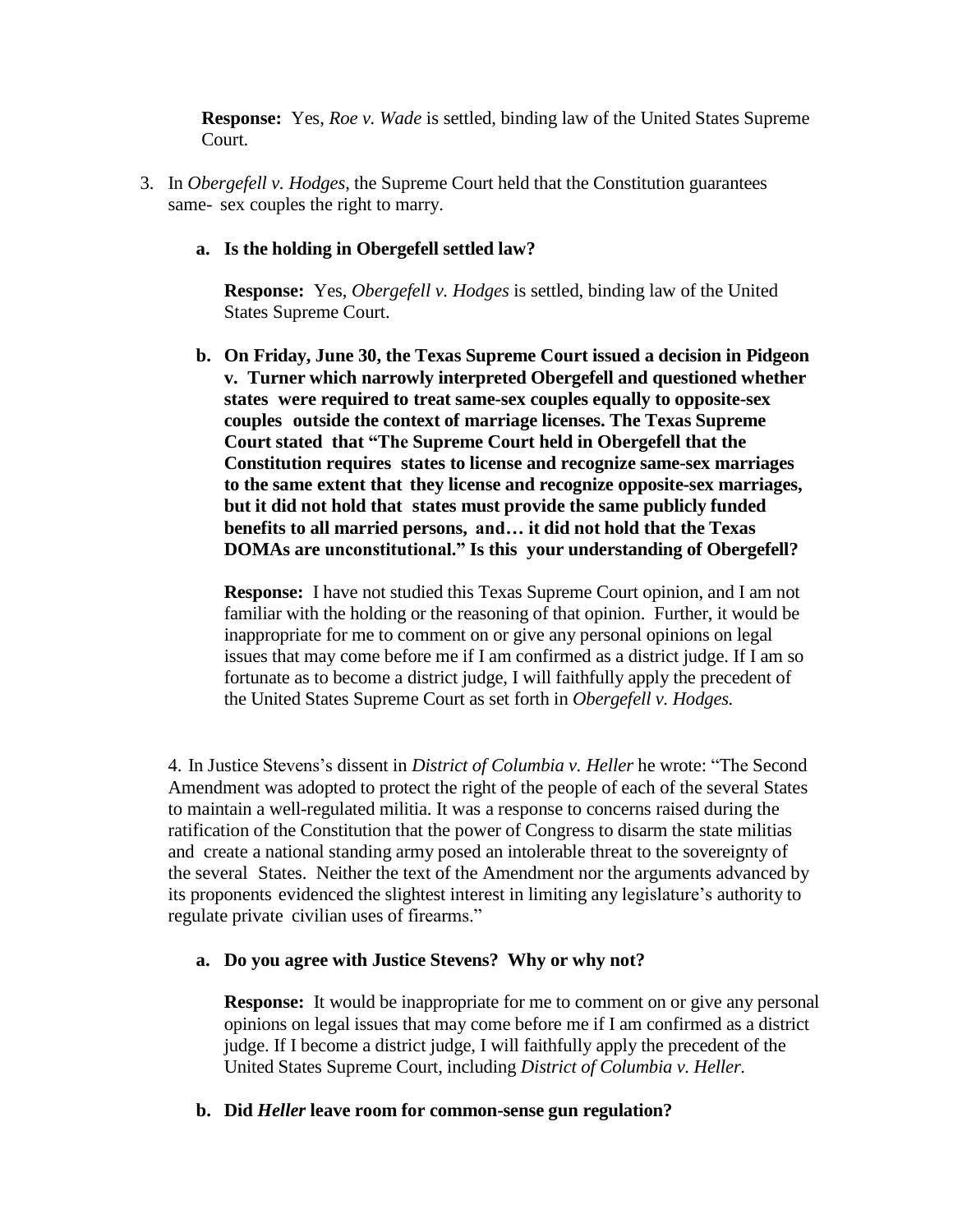**Response:** Though it would be inappropriate for me to comment on or give any personal opinions on legal issues that may come before me if I am confirmed as a district judge, I do note that the Supreme Court's opinion in *Heller* provides that: "Nothing in our opinion should be taken to cast doubt on longstanding prohibitions on the possession of firearms by felons and the mentally ill, or laws forbidding the carrying of firearms in sensitive places such as schools and government buildings, or laws imposing conditions and qualifications on the commercial sale of arms."

### **c. Did** *Heller***, in finding an individual right to bear arms, depart from decades of Supreme Court precedent?**

**Response:** I do not have sufficient familiarity with this issue to offer an informed opinion. But *Heller* represents binding precedent of the Supreme Court, which I will faithfully apply if I am confirmed as a district judge.

- 5. In *Citizens United v. FEC*, the Supreme Court held that corporations have free speech rights under the First Amendment and that any attempt to limit corporations' independent political expenditures is unconstitutional. This decision opened the floodgates to unprecedented sums of dark money in the political process.
	- **a. Do you believe that corporations have First Amendment rights that are equal to individuals' First Amendment rights?**
	- **b. Do individuals have a First Amendment interest in not having their individual speech drowned out by wealthy corporations?**
	- **c. Do you believe corporations also have a right to freedom of religion under the First Amendment?**

**Response:** It would be inappropriate for me to comment on or give any personal opinions on legal issues that may come before me if I were confirmed as a district judge. If I become a district judge, I will faithfully apply the precedent of the United States Supreme Court, including *Citizens United v. FEC*.

6. At your nomination hearing, Senator Hirono asked you a number of questions about your membership in the Alliance Defending Freedom (ADF) and the organization's positions on gay rights—positions which have led the Southern Poverty Law Center (SPLC) to characterize ADF as an anti-LGBT hate group. Although you rejected certain positions that ADF has been alleged to have taken, you also sought to defend ADF, stating that you disagreed with Senator Hirono's "characterization" of ADF. You stated that ADF is "one of the most well-respected Supreme Court advocates" in the nation, adding that it does not "stand for" and "never has" stood for certain positions that Senator Hirono mentioned. SPLC has stated that "the Alliance Defending Freedom is a legal advocacy and training group that has supported the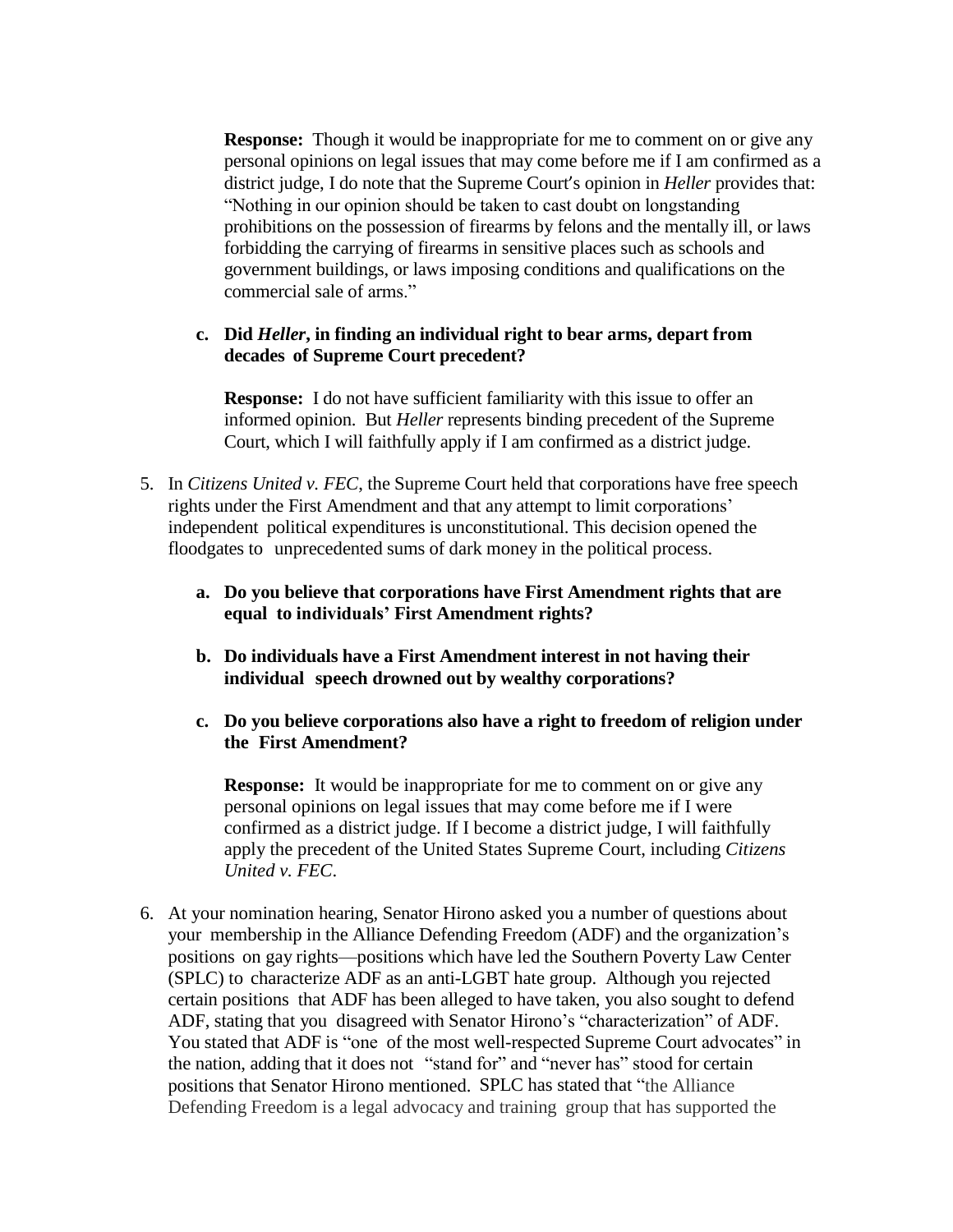recriminalization of homosexuality in the U.S. and criminalization abroad; has defended state-sanctioned sterilization of trans people abroad; has linked homosexuality to pedophilia and claims that a 'homosexual agenda' will destroy Christianity and society," and on the webpage it has devoted to the Alliance Defending Freedom, SPLC details which positions ADF has taken or which quotes by ADF leaders and lawyers led SPLC to characterize ADF's views that way.

**a. Please review the Southern Poverty Law Center's page about the Alliance Defending Freedom (available here: https://www.splcenter.org/fightinghate/extremist-files/group/alliance-defending-freedom). Which aspect(s) of SPLC's characterization of ADF do you believe is inaccurate or unsupported, and why?**

**Response:** It is my understanding that SPLC has characterized ADF as a "hate group" and has claimed that ADF favors criminalization of homosexuality, favors sterilization of transgender individuals, and believes homosexuality is correlated to pedophilia. I believe that characterization of ADF and its policy positions is inaccurate in all respects.

### **b. Please detail whether there are specific ADF positions or views that you disagree with.**

**Response:** I believe that it would be inappropriate for me to comment on my personal political positions or views as a judicial nominee, under the canons of the Code of Conduct for United States Judges.

7. During your nomination hearing before this Committee, you explained to Senator Hirono that you are an "Allied Attorney" of ADF. According to ADF's website, Allied Attorneys must either affirm or agree with ADF's Statement of Faith. Among other principles, the Statement of Faith includes the following: "We believe God immutably creates each person as male or female. These two distinct, complementary genders together reflect the image and nature of god, and rejecting one's biological sex rejects the created image of God"; "We believe God designed marriage as a unique conjugal relationship joining one man and one woman in a single, exclusive, life-long union. God intends sexual intimacy to only occur between a man and a woman joined in marriage"; and "We believe God endows all human life with inherent dignity at every stage of development and it must be respected and protected from conception to natural death. Thus, the unjustified, intentional taking of human life before or after birth is sinful and offensive to God."

## **a. Did you review this statement before agreeing to it or affirming it as part of the process to become an Allied Attorney?**

**Response:** I do not recall if I read this Statement of Faith before I became an Allied Attorney.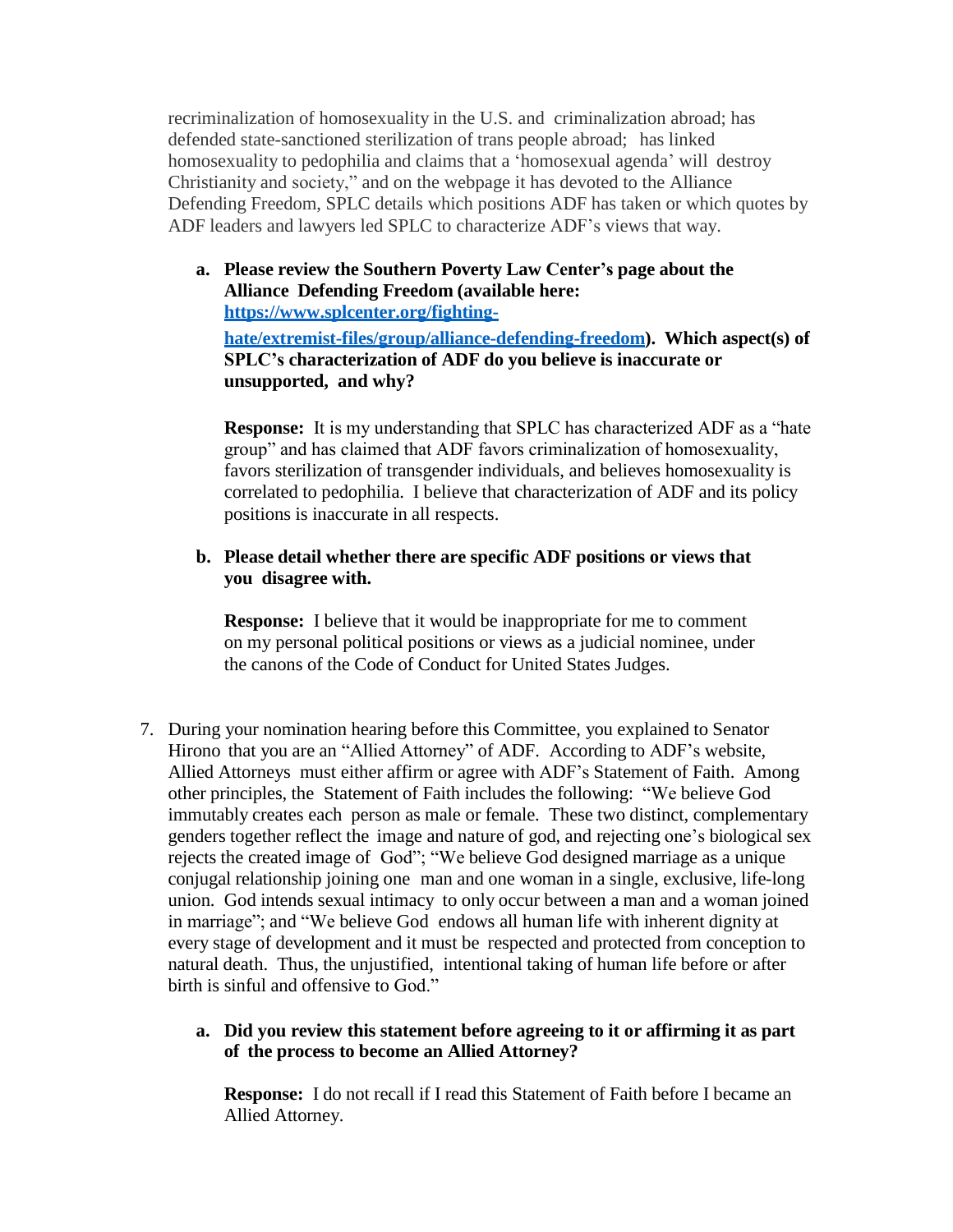**b. What assurances or evidence can you give the Committee and future litigants who come before you that you will be fair and impartial to everyone who appears before you, if confirmed?**

**Response:** If I am so fortunate as to be confirmed as a district judge, I will treat *all* people who come before me with dignity, respect and impartiality. All individuals are absolutely entitled to be so treated. I will hold this obligation and responsibility with the utmost gravity. I am solemnly committed to treating all impartially, fairly, and with respect. And I am also solemnly committed to follow whatever the governing law may be on any given issue irrespective of what my own personal views on a subject may be.

## **c. Specifically, what assurances or evidence can you give to future LGBT litigants who come before you that you will treat them fairly and impartially?**

**Response:** Please see my response to Question 7(b).

**d. Lastly, what assurances or evidence can you give to future litigants in cases that may involve reproductive rights, access to contraception, or physician- assisted suicide that you will treat those issues fairly and impartially?**

#### **Response:**

Please see my response to Question 7(b).

8. Please explain your view of the appropriate temperament of a judge. Do you believe you have the appropriate temperament to be a judge?

> **Response:** I believe it important that a judge have a spirit of humility, understanding that all people deserve respect and dignity, no matter what their role or station in life may be. I think it also important that a judge be patient, thoughtful, open-minded, even-tempered and respectful. I believe that I possess these qualities.

9. According to your Questionnaire, your legal career has involved entirely civil litigation.

### **a. What steps are you undertaking to prepare yourself to hear criminal cases?**

**Response:** I am reviewing texts, treatises, statutory provisions and CLE materials in the area of criminal law. I am also consulting with and obtaining practical education from numerous others who have a wealth of experience in the field of criminal law including: appellate judges, district judges, magistrate judges, prosecutors, criminal defense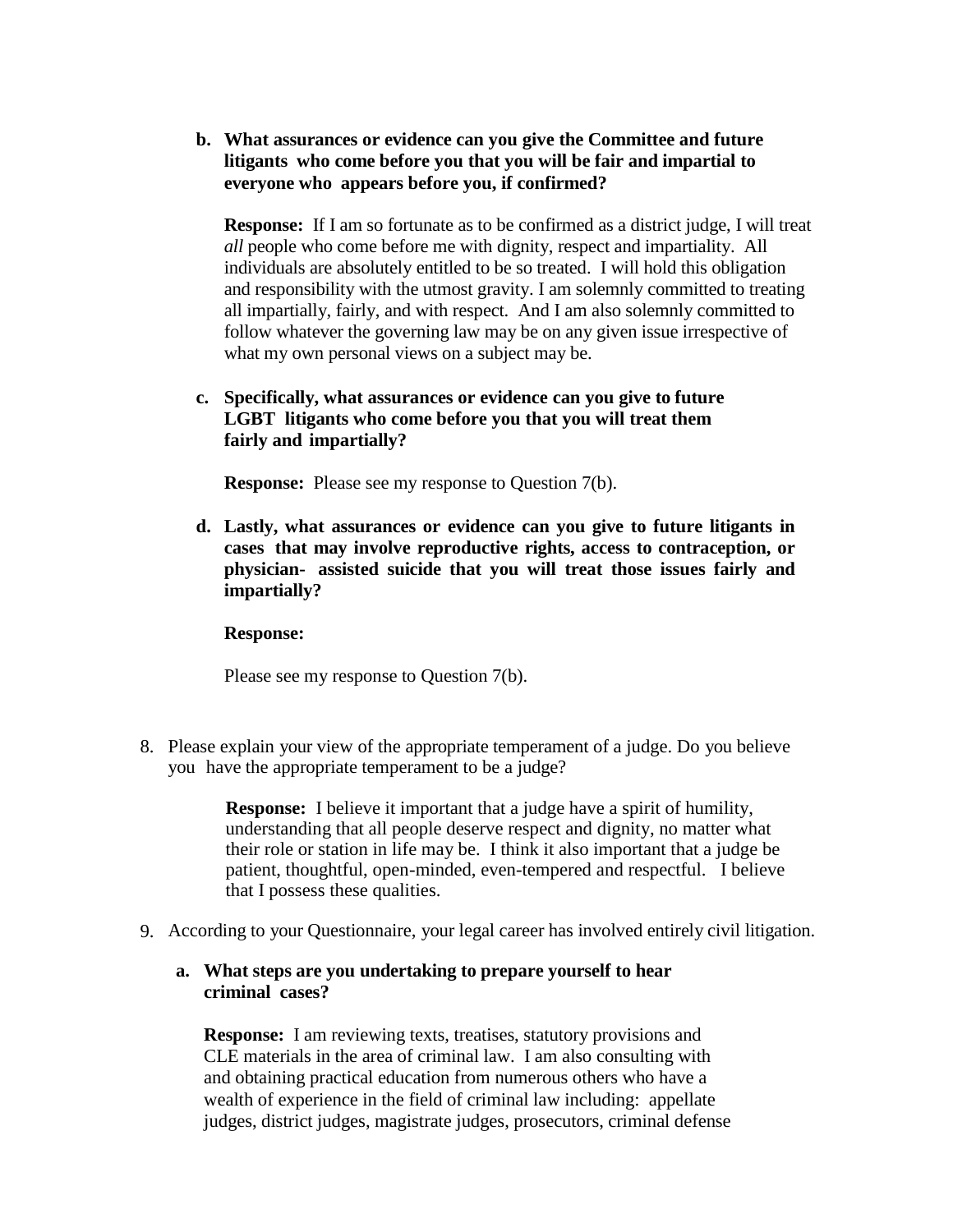lawyers, and public defenders. I have also arranged to "shadow" other district judges in the course of their criminal dockets. Finally, I also plan to seek out law clerks with experience with federal criminal cases in the event that I am confirmed.

**b. How will you familiarize yourself with the requirements of the Speedy Trial Act, a defendant's right to counsel, a defendant's right against selfincrimination, prosecutors' obligations under** *Brady v. Maryland* **and** *Gigliov. United States***, and other critical aspects of criminal proceedings?**

**Response:** Please see response to Question 9(a).

- 10. A federal district court judge's responsibilities are not limited to trials but also include making decisions regarding sufficiency of evidence and procedural propriety, such as reviewing search and arrest warrant applications, monitoring various electronic evidence gathering methods, or determining pre-trial detention and release conditions.
	- **a. How familiar are you with the procedural and substantive rules that govern these various pre-trial hearings and investigative tools?**

**Response:** Please see response to Question 9(a).

**b. If you have no experience with these critical issues, how do you plan to educate yourself to understand these issues before you preside over any such matter?**

**Response:** Please see response to Question 9(a).

11. District court judges often say that the most difficult aspect of their job is sentencing defendants. Judges also comment that one of the most complicated legal areas are decisions involving the United States Sentencing Guidelines. How do you plan to familiarize yourself with the Guidelines, and, more importantly, how do you plan to prepare yourself to sentence criminal defendants?

**Response:** Please see Response to Question 9(a).

12. Please describe with particularity the process by which these questions were answered.

**Response:** I received these questions on the evening of October 11, 2017. I drafted my responses entirely on my own. I then provided a draft of my responses to the Department of Justice's Office of Legal Policy ("OLP"). After receiving feedback from the OLP, I edited my responses as I deemed appropriate and authorized the OLP to submit my responses to the Senate Judiciary Committee.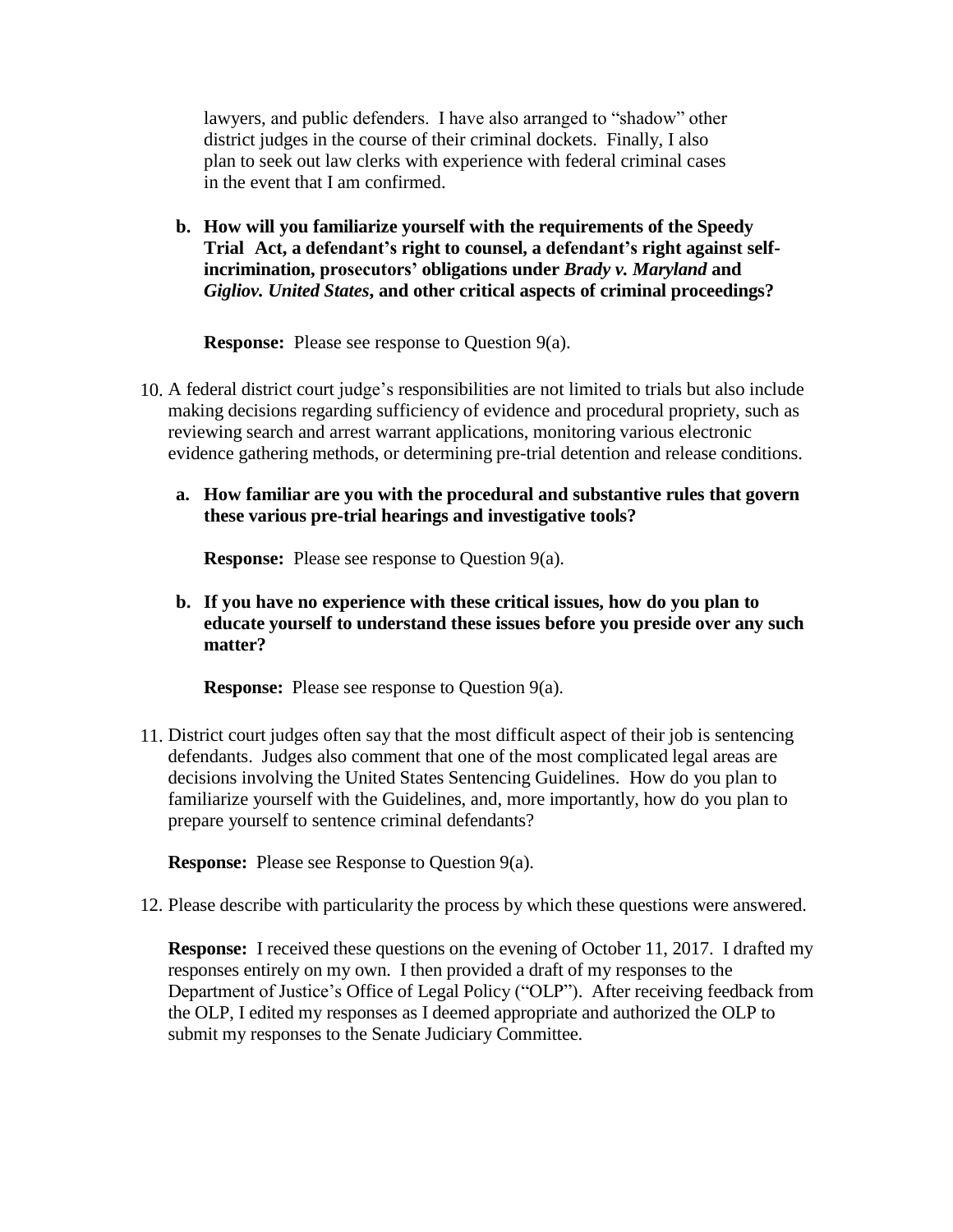## **Nomination of Michael Juneau to the United States District Court for the Western District of Louisiana Questions for the Record Submitted October 11, 2017**

## **QUESTIONS FROM SENATOR WHITEHOUSE**

- 1. During his confirmation hearing, Chief Justice Roberts likened the judicial role to that of a baseball umpire, saying "'[m]y job is to call balls and strikes and not to pitch or bat."
	- a. Do you agree with Justice Roberts' metaphor? Why or why not?

**Response:** Yes. I agree with Justice Roberts. A judge's role is to impartially apply the law, irrespective of what his or her own personal opinion on a given subject may be.

b. What role, if any, should the practical consequences of a particular ruling play in a judge's rendering of a decision?

**Response:** A judge's responsibility is to impartially apply the law to a given set of facts. A good judge may be cognizant of practical consequences, but ultimately, it is the judge's responsibility to follow the law first and foremost.

c. Federal Rule of Civil Procedure 56 provides that a court "shall grant summary judgment if the movant shows that there is no genuine dispute as to any material fact" in a case. Do you agree that determining whether there is a "genuine dispute" as to any material fact" in a case requires a judge to make a subjective determination?

**Response:** A summary judgment should be granted only when there is no genuine issue of disputed fact. If there is a subjective determination that needs to be made as to those facts, the resolution of that issue should be reserved for the jury.

- 2. During Justice Sotomayor's confirmation proceedings, President Obama expressed his view that a judge benefits from having a sense of empathy, for instance "to recognize what it's like to be a young teenage mom, the empathy to understand what it's like to be poor or African-American or gay or disabled or old."
	- a. What role, if any, should empathy play in a judge's decision-making process?

**Response:** In my view, empathy is valuable in terms of a judge's obligation to treat people with dignity, respect, patience, and courtesy. But as to the actual decision to be made on a given issue, that decision should be made on the basis of what the law dictates.

b. What role, if any, should a judge's personal life experience play in his or her decision-making process?